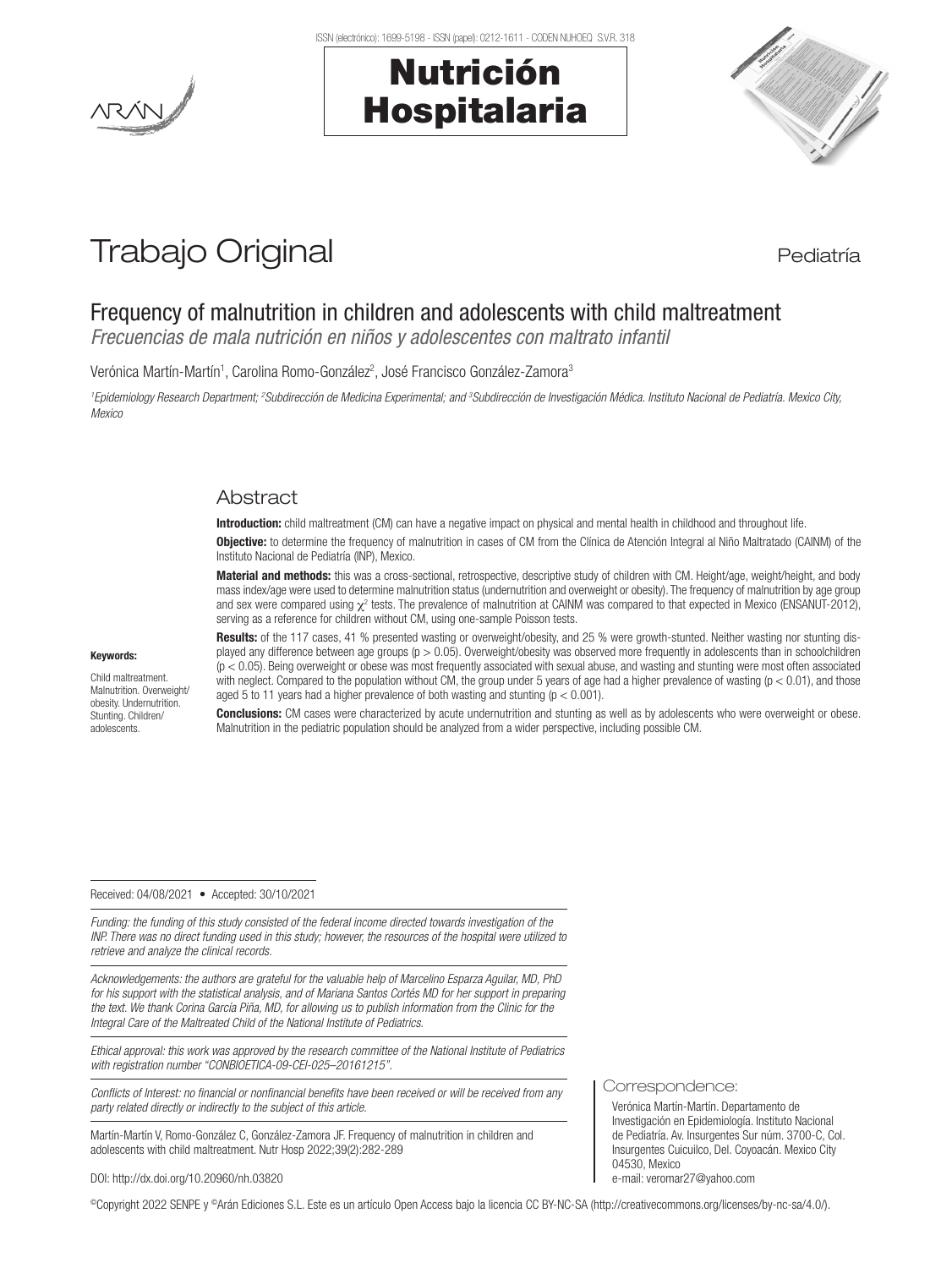### Resumen

Introducción: el maltrato infantil (MI) puede afectar la salud física y mental en la niñez y a largo plazo.

Objetivo: determinar las frecuencias de mala nutrición en casos de MI de la Clínica de Atención Integral al Niño Maltratado (CAINM), perteneciente al Instituto Nacional de Pediatría de México.

Métodos: estudio transversal, retrospectivo y descriptivo. Se utilizaron los cocientes de peso/talla, talla/edad e IMC/edad. Las frecuencias de mala nutrición (desnutrición y sobrepeso/obesidad) se compararon entre los grupos de edad y sexo a través de la prueba del  $\chi^2$ . Utilizando pruebas de Poisson para una sola muestra se compararon las prevalencias de la mala nutrición con las esperadas en México (ENSANUT-2012).

#### Palabras clave:

Maltrato infantil. Mala nutrición. Sobrepeso/ obesidad. Desnutrición. Talla baja. Niños/ adolescentes.

Resultados: de los 117 casos de MI, el 41 % presentaban emaciación o sobrepeso/obesidad, y el 25 % talla baja. Ni por emaciación ni por talla baja hubo diferencias entre los grupos de edad (p > 0,05). La frecuencia del sobrepeso/obesidad fue mayor en los adolescentes que en los escolares (p < 0,05). En el grupo de abuso sexual destacó el sobrepeso/obesidad; en el de negligencia, la emaciación y la talla baja. En comparación con las prevalencias de los niños sin MI, los niños < 5 años tuvieron prevalencias más altas de emaciación (p < 0,01); los de 5 a 11 años, de emaciación y talla baja (para ambas, p < 0,001).

**Conclusiones:** los niños con MI se caracterizaron por desnutrición y talla baja, así como también por sobrepeso/obesidad en los adolescentes. La mala nutrición en las poblaciones pediátricas debe analizarse desde una perspectiva amplia, incluido el posible maltrato infantil.

# INTRODUCTION

The World Health Organization defines child maltreatment (CM) as abuse and neglect involving children and adolescents under 18 years of age (1). The diagnosis and care of a child with CM is not simple due to variations in the nature of the abuse or neglect, along with its clinical manifestations, severity, lack of knowledge, and the deficit of specialized interdisciplinary and multidisciplinary centers.

CM most often occurs in a combined form (2). The negative effects of CM, either due to neglect or physical and psychological/ emotional abuse, can lead to malnutrition (3-5).

Malnutrition refers to deficiencies or excesses in nutrient intake, imbalance of essential nutrients, or impaired nutrient utilization. The double burden of malnutrition consists of both undernutrition and overweight and obesity, as well as diet-related noncommunicable diseases. Undernutrition manifests in four broad forms: wasting, stunting, underweight, and micronutrient deficiencies (6).

Malnutrition, such as acute undernutrition (wasting), stunting, overweight or obesity, involves a complex interaction of medical and psychosocial factors. Characteristics of acute undernutrition are the loss of lean and fatty tissue, manifested by wasting or thinness, which confers a greater risk for infections and death. Stunting is the most common manifestation of chronic undernutrition in low-income and middle-income countries, reflecting the cumulative negative effects of suboptimal health conditions and inadequate nutrition and psychosocial care over time. Stunting has medium- and long-term implications, such as lower school achievement, cognitive deficits, and diminished work capacity. Conversely, obesity is a complex and multifactorial disease characterized by an excess of body fat; it is associated throughout life with the earliest risk of suffering from chronic degenerative diseases and death (7,8).

Several reports show a relationship between malnutrition status and CM: between undernutrition and neglect (9,10) and between overweight/obesity and CM (mainly physical or sexual abuse) (11,12). However, most studies link a history of CM with overweight and obesity in adulthood (12-15). Little is known

about the frequency of the different malnutrition conditions in children who have experienced CM (16-18).

It has been reported that the relationship between nutritional status and CM (specifically, physical and sexual abuse in children under 12 years) has a greater frequency of acute undernutrition and stunting in girls who were physically abused, and of overweight and obesity in girls who were sexually abused (18). However, there is no information among an important group of youth affected by CM: adolescents. Therefore, the aim of this study was to describe the frequency of undernutrition, stunting, overweight and obesity in children and adolescents admitted to the *Clínica de Atención Integral al Niño Maltratado* (CAINM) of our institution, the *Instituto Nacional de Pediatría* (INP), who experienced different types of CM.

#### METHODS

# STUDY DESIGN

This was a cross-sectional, retrospective, descriptive study.

# **SETTING**

A third-level pediatric hospital, INP, registered the cases of CM patients who were admitted for a year in the care of CAINM. This work was approved by the Institutional Review Board (Record No. 2020/015).

#### PARTICIPANTS

It included 131 medical records of cases of underage patients (under 18 years old) obtained from June 2013 to May 2014 who were admitted at CAINM-INP. The inclusion criteria were the availability of medical records of cases with a diagnosis of CM in any of its forms that contained complete information on registry number, birthdate, sex, weight, height, and family socio-economic status (SES), resulting in 117 cases.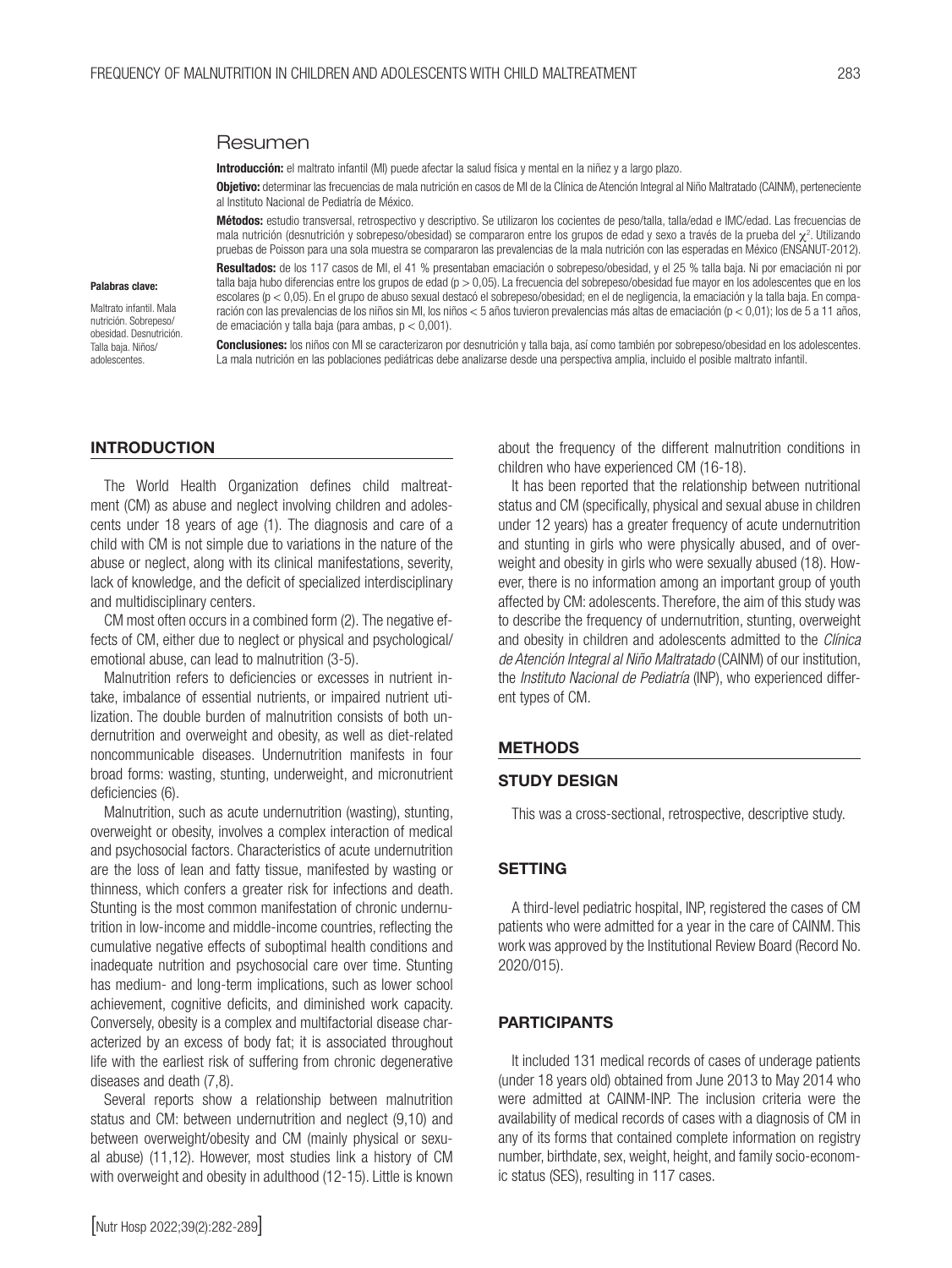In total, 90 % of all cases of CM came from the outpatient and emergency services of the INP; the remaining cases came from the orthopedics, internal medicine, gastronutrition, neonatology, and neurology services.

# VARIABLES

Weight, height, body mass index (BMI), wasting, stunting, overweight/obesity, CM, and type of CM (physical abuse, sexual abuse, psychological/emotional abuse, neglect and polyvictimization).

#### CHILD MALTREATMENT

Four types of CM, physical abuse, sexual abuse, psychological/ emotional and neglect, and polyvictimization, were considered. Polyvictimization cases refer to situations in which the medical records contain a description of more than one type of CM.

The child or adolescent was taken to the third level hospital by a parent or tutor (the father, mother, relative or foster care staff) in cases of the following: sexual abuse in any of its forms, physical injuries and trauma, neglect, abandonment, inappropriate behavior or emotional symptoms, or other situations.

Pediatricians who had initial contact with children with suspected CM referred them to CAINM. This clinic consists of an interdisciplinary group of experts in the CM area, including the following specialties:paediatrics, nutrition, mental health, social work and law. These experts are also trained according to the Consensus for the Study and Comprehensive Care of Maltreated Children (20,21). The records provide information on the SES of the patient based on the INP classification (22). SES was categorized as follows: level IX, which is the one that is exempt from payment of fees for medical services (they are mainly for foster children and adolescents); levels 1 and 2 have low SES, level 3 has medium-low SES, levels 4 and 5 have medium-high SES, level 6 has high SES or social security, and K level has higher SES (22).

# NUTRITIONAL STATUS

All the participants were measured and weighed when they entered CAINM. The anthropometric evaluation was performed by the same nutrition expert at each consultation (the one who subscribes) according to Lohman's methodological criteria (23).

Before noon, the children were weighed and measured with minimal clothing. Recumbent length was measured until the age of two years with the help of a nurse. One measurer placed a hand on the child´s feet and kept the heels against the vertical board to ensure that the knee was extended. The subject's head was held with the Frankfort Plane aligned perpendicular to the plane of the measuring table.

Stature was measured in the vertical stadiometer with the child's body weight distributed evenly on both feet, placing the head in the horizontal Frankfort Plane with arms hanging freely at the sides of the trunk.

# BIAS

We identified selection bias because the patients included were those who attended a referral hospital. Furthermore, information bias was also included because CM diagnostic practices depend on place and time of evaluation. Last, we identified an information bias during the analysis, as it lacked a multivariate analysis, and possible confounding variables were not considered.

# STUDY SIZE

The sample was non-probabilistic for convenience using the records of diagnosed CM cases collected over a year. Sample size was determined for a descriptive study based on the malnutrition frequencies of a study in the reference center for maltreated children under 11 years of age (18,19). The sample size was calculated according to an estimate based on previous results from the study by Martin-Martin and Loredo-Abdala 2010, resulting in the following sample sizes for wasting, stunting and overweight/obesity: 114, 115, and 117, respectively. This study was then analyzed by age group  $\approx$  5, 5-11 and 12-17 years).

# NUTRITIONAL STATUS

The following indices were calculated based on age and sex: height or length/age (H/A), weight/length or weight/height (W/H) and BMI/age; [BMI = weight (kg) / height<sup>2</sup> (m<sup>2</sup>)]. The Z-score indices from the OMS-2006 child growth standards were used as the reference for children younger than 2 years, and the Centers for Disease Control and Prevention (CDC-2000) standards were used for children over 2 years old. Overweight and obesity diagnoses were calculated by means of the BMI/age ratio. In children younger than 5 years old, the cut-off points for BMI/age were  $Z = 2$  to 3 for overweight and  $Z \ge 3$  for obesity. In children 5 to 17 years old, the cut-off points for BMI/age were  $Z = 1$ to 2 for overweight and  $Z \ge 2$  for obesity.

To determine acute undernutrition in children younger than five years old, the W/H indicator was used, whereas BMI/age was used for the remaining age groups. The classifications were as follows: for mild undernutrition, wasting (W/H) or thinness (BMI/age)  $(Z = -1)$  to  $-2$ ); for moderate undernutrition, wasting (W/H) or thinness (BMI/age)  $(Z = -2$  to  $-3)$ ; and for severe undernutrition, wasting (W/H) or thinness (BMI/age)  $(Z \le 3)$ . Chronic undernutrition (stunting) was determined by the index H/A  $(Z \le 2)$  (24-26).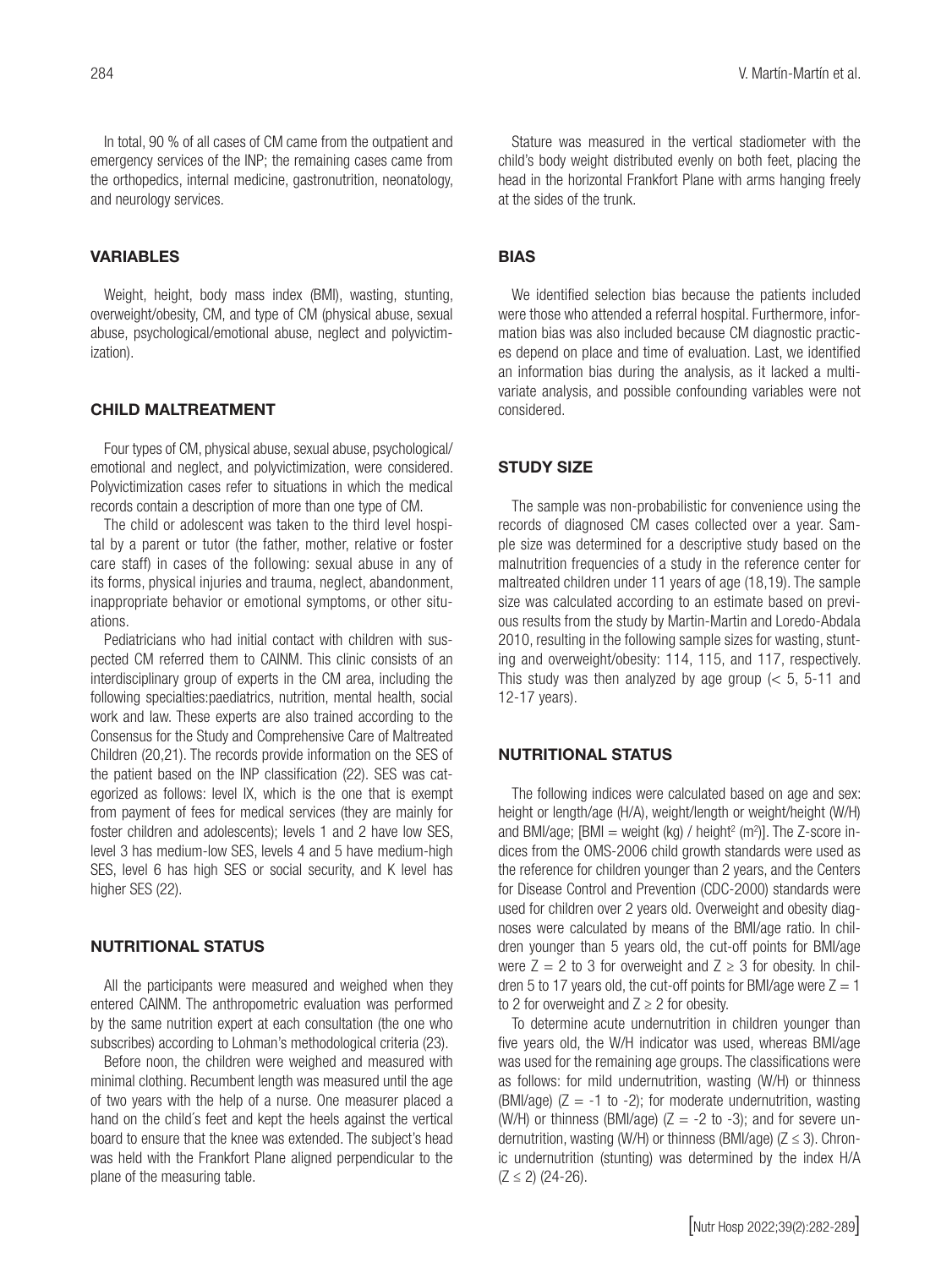# STATISTICAL METHODS

Descriptive statistics were used for age, sex and anthropometric variables; the chi-square ( $\chi^2$ p) test was used to compare the frequencies of the nutrition states across age groups. The frequencies of acute undernutrition (moderate-severe), overweight/ obesity and stunting of the groups were compared with those of the study mentioned above that described malnutrition states in a population of 178 children under 5 and 5-11 years old with only two types of CM — physical and sexual abuse; the children belonged to the same clinic as the children in this study (18).

The prevalence of malnutrition in CM was compared using a one-sample Poisson test, with the population prevalence of malnutrition expected in Mexico (ENSANUT-2012) serving as a reference for children without CM (27,28). In all cases, p < 0.05 was considered statistically significant.

## **RESULTS**

# **PARTICIPANTS**

Of a total of 131 cases of CM within a one-year period at the reference centre for maltreated children of a third level hospital, fourteen clinical files were excluded because they did not fulfil the inclusion criteria. Of the 117 remaining cases, 53 % were females.

The age ranged from 0.1-17.7 years old, with an average age of 6.8  $\pm$  4.2 years (Table I describes the characteristics of the population studied). In total, 81 % of the population had a low SES (1X, 1N and 2N) whereas 16 % had a medium SES (3N).

# CHILD MALTREATMENT TYPE

The most prevalent form of CM was physical abuse, and the least prevalent form was psychological/emotional abuse. With respect to age range, the most frequent types of CM were as follows: physical abuse in children younger than 5 years old, sexual abuse among schoolchildren, and physical abuse and polyvictimization among adolescents. However, polyvictimization had the same prevalence among both schoolchildren and adolescents (Table I). It is worth mentioning that 19.6 % of the studied sample also experienced domestic violence.

# NUTRITIONAL STATUS

In total, 41 % ( $n = 48$ ) of the sample suffered from acute undernutrition (mild, moderate and severe) or overweight/obesity. The distribution was 26 % ( $n = 31$ ) undernutrition, 11 %  $(n = 13)$  overweight and 3 %  $(n = 4)$  obesity; however, there was no difference among the age groups or sexes ( $p > 0.05$ ) (Table II).

| <b>Characteristics</b>                                                                                                        | <b>Children</b><br>aged $<$ 5 yrs<br>$n = 48$                                                              | School-aged children<br>$(5-11 \text{ yrs})$<br>$n = 46$                                   | <b>Adolescents</b><br>$(12-17 \text{ yrs})$<br>$n = 23$                                    | <b>Total</b><br>$n = 117$                                                                  |
|-------------------------------------------------------------------------------------------------------------------------------|------------------------------------------------------------------------------------------------------------|--------------------------------------------------------------------------------------------|--------------------------------------------------------------------------------------------|--------------------------------------------------------------------------------------------|
| Age, SD                                                                                                                       | $2.1 \pm 1.5$                                                                                              | $8.0 \pm 2.0$                                                                              | $14.4 \pm 1.6$                                                                             | $6.8 \pm 4.2$                                                                              |
| Sex, n (%)<br>Female<br>Male                                                                                                  | 22(46)<br>26(54)                                                                                           | 25(54)<br>21(46)                                                                           | 15(65)<br>8(35)                                                                            | 62(53)<br>55 (47)                                                                          |
| Child maltreatment, n (%)<br>Physical abuse<br>Sexual abuse<br>Psychological/emotional abuse<br>Neglect<br>Polyvictimization  | 20(42)<br>8(17)<br>3(6)<br>12(25)<br>5(10)                                                                 | 10(22)<br>12 (28)<br>2(4)<br>10(22)<br>12(26)                                              | (30)<br>3(13)<br>4(17)<br>3(13)<br>6(26)                                                   | 37(32)<br>23(20)<br>9(8)<br>25(21)<br>23(20)                                               |
| Anthropometric measurements*<br>Weight (kg)<br>Height (cm)<br>BMI ( $kg/m2$ )<br>Z height/age<br>Z weight/height<br>Z BMI/age | $10.9 \pm 4.7$<br>$80.9 \pm 17.0$<br>$15.9 \pm 1.9$<br>$-1.0 \pm 1.5$<br>$-0.3 \pm 1.3$<br>$-0.17 \pm 1.4$ | $24.6 \pm 10.1$<br>$119.7 \pm 13.7$<br>$16.5 \pm 3.4$<br>$-1.1 \pm 1.7$<br>$-0.38 \pm 1.8$ | $48.3 \pm 16.1$<br>$150.2 \pm 10.3$<br>$20.9 \pm 5.2$<br>$-1.3 \pm 1.6$<br>$0.12 \pm 1.47$ | $23.6 \pm 16.9$<br>$109.8 \pm 30.3$<br>$17.1 \pm 3.8$<br>$-1.1 \pm 1.6$<br>$-0.20 \pm 1.6$ |

#### Table I. Characteristics of the population studied

*\*Values represent means and SDs.*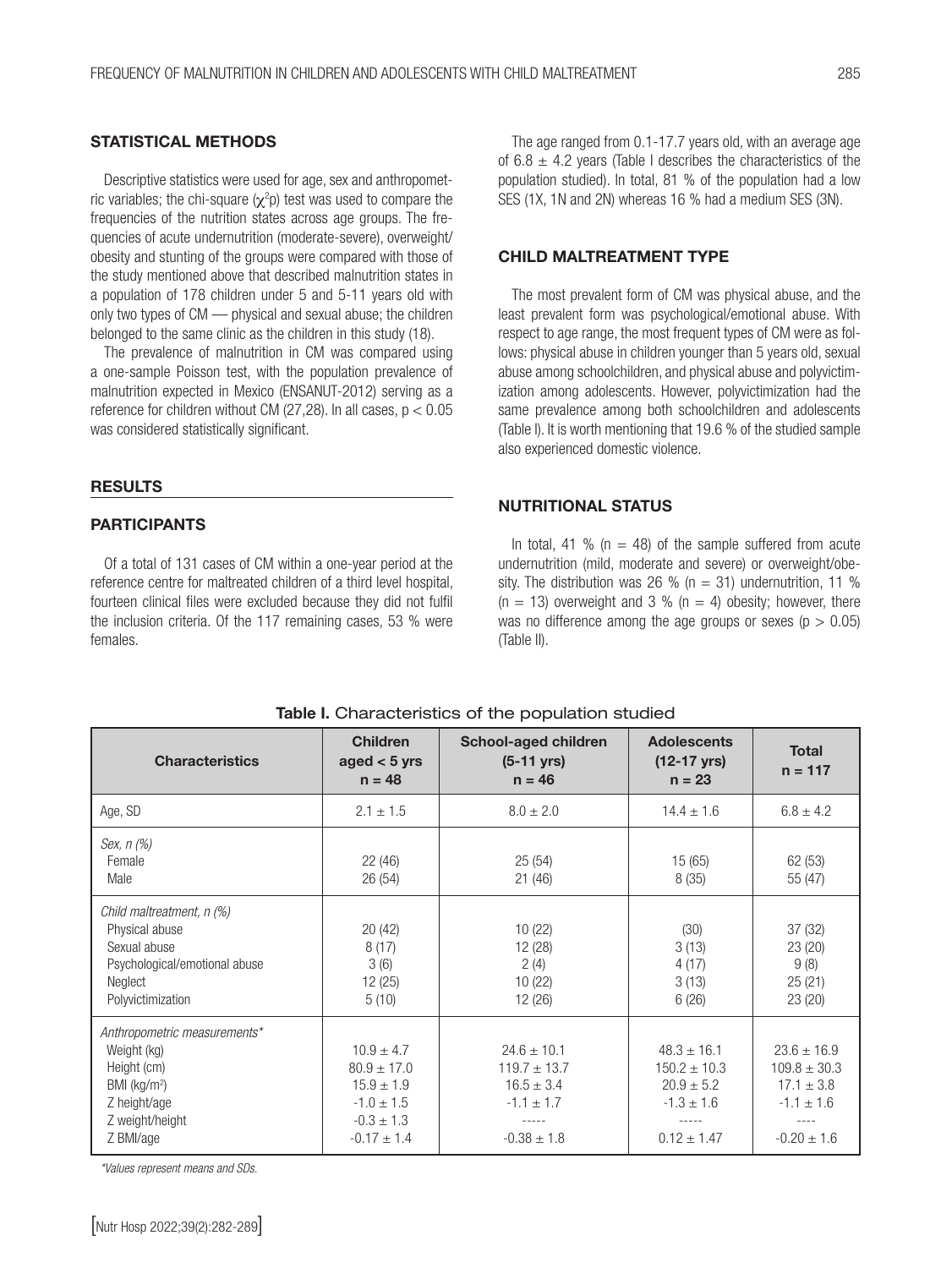| Age group                       | Children $<$ 5 yrs<br>$n = 48$ | School-aged<br>children<br>$n = 46$ | <b>Adolescents</b><br>$n = 23$ | <b>Total</b><br>$n = 117$ |
|---------------------------------|--------------------------------|-------------------------------------|--------------------------------|---------------------------|
| Nutritional status              | $n$ (%)                        | n (%)                               | n (%)                          | n (%)                     |
| Normal                          | 34(71)                         | 25(54)                              | 10(43)                         | 36(31)                    |
| Overweight                      | 2(4)                           | 6(13)                               | 5(22)                          | 13(11)                    |
| Obesity                         | 0(0)                           | 2(4)                                | 2(9)                           | 4(3)                      |
| Undernutrition <sup>a+b+c</sup> | 12(25)                         | 13 (28)                             | 6(26)                          | 31(26)                    |
| Mild <sup>a</sup>               | 8(17)                          | 7(15)                               | 4(17)                          | 19 (16)                   |
| Moderate <sup>b</sup>           | 3(6)                           | 2(4)                                | 1(4)                           | 6(5)                      |
| Severe <sup>c</sup>             | 1(2)                           | 4(9)                                | 1(4)                           | 6(5)                      |
| Stunting                        | 9(19)                          | 12 (26)                             | 8 (35)                         | 29 (25)                   |

#### Table II. Nutritional status by age group

*\*Degree of undernutrition (a, b and c).*

# Overweight and obesity

Obesity was not present in children younger than five years old; however, 4 % ( $n = 2$ ) of these children were overweight. In the other age groups, the frequency of the combination of overweight and obesity was 17 % ( $n = 8$ ) and 30 % ( $n = 7$ ) in schoolchildren and adolescents, respectively, and statistically significant differences were found between these two age groups  $(\chi^2 p = 9.13, p < 0.05)$  (Table II).

# Undernutrition

According to the level of undernutrition, 10 % ( $n = 12$ ) of the cases presented moderate to severe undernutrition. The frequencies were similar across the age groups; additionally, there were no differences between sexes ( $p > 0.05$ ) (Table II).

#### Stunting

In total, 25 % of the population presented stunting. The frequency of stunting was 9 %, 26 % and 35 % in children younger than five years old, in school-aged children and in adolescents, respectively; however, there were no differences between age groups or between sexes ( $p > 0.05$ ) (Table II).

# FREQUENCY OF STUNTING ACCORDING TO NUTRITION STATUS

There were no cases of obesity or stunting coexisting. Nevertheless, the frequency of stunting was accompanied by overweight in 15 % of the total population, with a predominance in males (females 0 % and males 50 %;  $\chi^2 p = 5.31$ ,  $p < 0.05$ ).

However, the coexistence of stunting with undernutrition (moderate to severe) was 67 % (females 100 % and males 43 %;  $\chi^2$ p = 4.28, p < 0.05) (Fig. 1).

# FREQUENCY OF CHILD MALTREATMENT FOR TYPE OF MALNUTRITION

In children with overweight/obesity, sexual abuse was the most frequent form of CM. In children with undernutrition and stunting, it was neglect (Table III).



#### Figure 1.

Frequency of stunting according to nutrition status.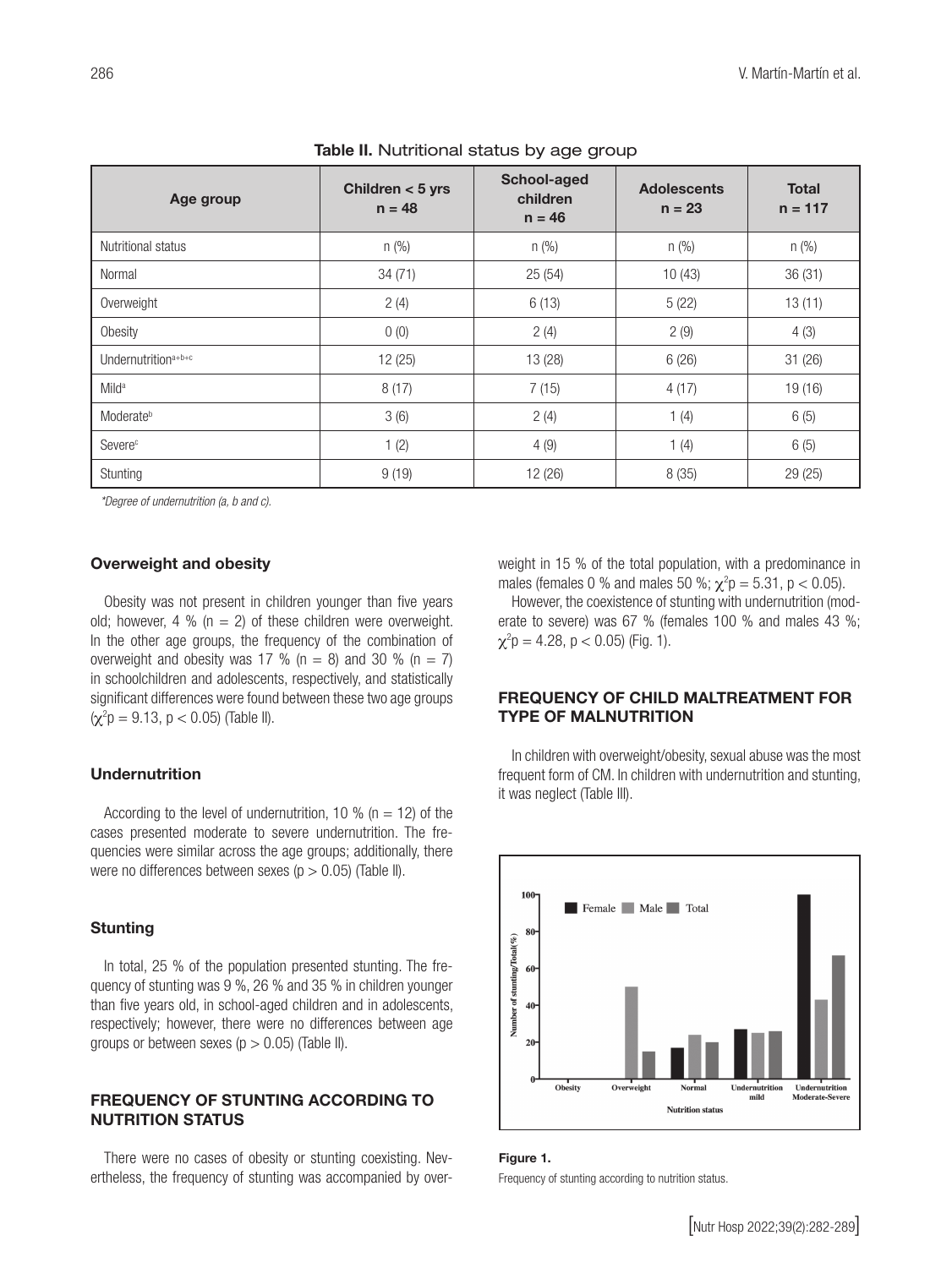|                                    | <b>Nutritional status</b> |                              |                       |                     |                       |  |
|------------------------------------|---------------------------|------------------------------|-----------------------|---------------------|-----------------------|--|
| <b>Child maltreatment</b>          | <b>Normal</b><br>69       | Overweight-<br>obesity<br>17 | Undernutrition*<br>31 | <b>Total</b><br>117 | <b>Stunting</b><br>29 |  |
| $\mathsf{n}$                       | $n$ (%)                   | $n$ (%)                      | $n$ (%)               | $n$ (%)             | $n$ (%)               |  |
| Physical<br>$n = 37$               | 25 (68)                   | 4(11)                        | 8(22)                 | $37/37 = 100$       | 7(19)                 |  |
| Sexual<br>$n = 23$                 | 12 (52)                   | 7(30)                        | 4(17)                 | $23/23 = 100$       | 1(4)                  |  |
| Psychological/emotional<br>$n = 9$ | 7(78)                     | 1(11)                        | 1(11)                 | $9/9 = 100$         | 1(11)                 |  |
| Neglect<br>$n = 25$                | 14 (56)                   | 1(4)                         | 10(40)                | $25/25 = 100$       | 14 (56)               |  |
| Polyvictimization<br>$n = 23$      | 11(48)                    | 4(17)                        | 8(35)                 | $23/23 = 100$       | 6(26)                 |  |

Table III. Nutritional status in different types of child maltreatment

*\*Moderate-severe.*

# COMPARISON STUDIES

The frequencies of malnutrition as compared with those of the study by Martín-Martín and Loredo-Abdala (18) in 2010 were not significantly different for undernutrition (moderate-severe) between the age groups under 5 years (8.3 % vs. 10.7 %,  $p > 0.05$ ) or between the 5- to 11-year-old groups (13 % vs.  $9.5\%$ ,  $p > 0.05$ ). Furthermore, there were no significant differences in the overweight-obesity frequencies among children under 5 years of age  $(4.2 %$  vs.  $4.2 %$ ,  $p >$ 0.05) or among those aged 5 to 11 (17.4 % vs. 22.6 %, p > 0.05). However, in the present study, the frequency of stunting in the age group 5 to 11 years was higher (26 % vs. 12 %,  $p < 0.05$ ).

When the results were compared with those from ENSA-NUT-2012 (27) we observed that children under 5 years old with CM had a higher prevalence of undernutrition (moderate-severe) than expected for this population of children based on the national prevalence ( $p < 0.01$ ).

For school-aged children with CM, the prevalence was higher than that expected based on the general population prevalence of undernutrition (moderate-severe) ( $p < 0.001$ ) and stunting ( $p < 0.001$ ).

In adolescents with CM, the prevalences of undernutrition and overweight/obesity did not differ from those expected based on the general population prevalence ( $p > 0.05$ ).

The prevalence of stunting could not be compared with that expected in the population without CM because there was no information for this age group (Table IV).

#### **DISCUSSION**

The results of the study reveal the frequency of malnutrition status in children and adolescents with CM. The findings provide

an indication of the presence of the two extremes of malnutrition (undernutrition and overweight/obesity). Although the frequencies of stunting tended to increase with

age, they did not differ between children and adolescents, nor did undernutrition. This study highlights the prominence in the frequency of undernutrition and stunting in all age groups, which can be attributed to the fact that one of the long-term consequences of undernutrition is stunting, as described by Mehta et al. (26).

The presence of CM is related to undernutrition in childhood (29). Some reports mention undernutrition as primarily a characteristic of neglect (9,30), since undernutrition is a prime example of neglect in childhood; stunting is also related to CM (31).

Undernutrition and stunting in some countries of the world remain unresolved (32). However, children with CM may be more vulnerable to these conditions. The presence of a higher prevalence of undernutrition and stunting in children with CM than in children without CM could be indicative of sequelae or causes of CM. Similarly, one study found a higher frequency of undernutrition in children with CM than in those without CM (33). Although it was not possible to compare the prevalence of stunting in adolescents vs. ENSANUT-2012, its prevalence is striking; however, the group of children under 5 years of age had a higher prevalence of undernutrition, and the school-age group had higher prevalences of undernutrition and stunting, which suggests a relationship of CM with undernutrition. Although the duration of CM (34) was not explored in this study, it is possible that at an older age, there is greater exposure to CM, which leads to chronic undernutrition reflected by stunting.

Additionally, socioeconomic factors are important because more than three-quarters of the study population had a low SES,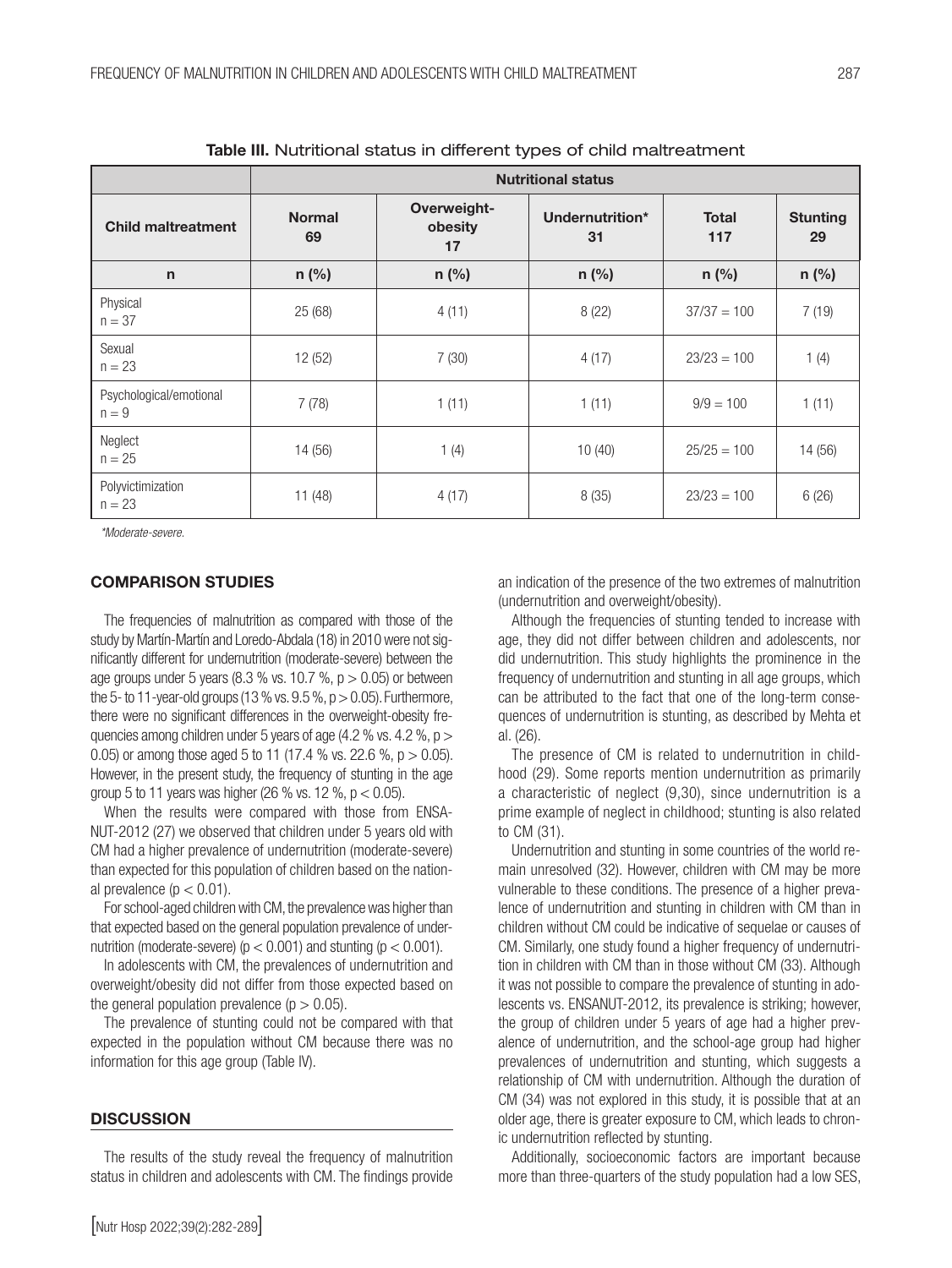| children with child maitreatment   |                                                                     |                          |                                      |                                       |                                                                       |                                                      |                            |
|------------------------------------|---------------------------------------------------------------------|--------------------------|--------------------------------------|---------------------------------------|-----------------------------------------------------------------------|------------------------------------------------------|----------------------------|
| Age group                          | <b>Nutrition status</b>                                             | <b>Observed</b><br>cases | <b>Observed</b><br>prevalence<br>(%) | 95 % CI for<br>observed<br>prevalence | <b>Expected</b><br>prevalence by<br><b>ENSANUT 2012</b><br>$2012$ (%) | 1 sample<br><b>Poisson</b><br><b>Test</b><br>p-value |                            |
| Children $<$ 5 yrs<br>$(n = 48)$   | Overweight-obesity<br>Undernutrition<br>Stunting                    | 2<br>4<br>9              | 4.2<br>8.3<br>18.7                   | 0.5<br>0.5<br>8.6                     | 15.1<br>21.3<br>35.6                                                  | 9.7<br>1.6<br>13.6                                   | 0.4615<br>0.0079<br>0.3217 |
| School-aged children<br>$(n = 46)$ | Overweight-obesity<br>Undernutrition<br>Stunting                    | 8<br>6<br>12             | 17.4<br>13.0<br>26.1                 | 7.5<br>4.8<br>13.5                    | 34.3<br>28.4<br>45.6                                                  | 34.4<br>1.5<br>7.0                                   | 0.0441<br>0.0001<br>0.0001 |
| Adolescents ( $n = 23$ )           | Overweight-obesity<br>والمستركبة فيتعارض والمستنب والمستنب المساوية | $\cap$                   | 30.4<br>$\sim$ $\sim$                | 12.2<br>$\overline{a}$                | 6.2<br>$\bigcap$ $\bigcup$ $\bigcap$                                  | 35.0<br>$\rightarrow$ $\sim$                         | 0.8604<br>0.1500           |

*8.7*

# Table IV. Comparison of observed and expected prevalences of malnutrition in Mexican children with child maltreatment

and both undernutrition and stunting have been associated with low SES (35). On the other hand, we noticed that all the girls who presented with acute undernutrition also presented stunting, indicating that they are more affected than boys. This finding could be explained by discrimination against girls, which is conducive to undernutrition and a delay in obtaining medical attention (36).

Undernutrition

2

With respect to overweight/obesity, adolescents had higher frequencies than school-aged children. Although the aetiology of obesity is multifactorial, the results could be related to hormonal-metabolic changes during this stage or to child maltreatment, as a possible consequence of CM is obesity (3). Additionally, there is a risk of obesity in adolescents who have suffered from CM (37,38).

Physical and sexual abuse have been related to the presence of overweight/obesity (39-41). Some reports also indicate a relationship between neglect and obesity in adolescents (5,42). In this study, within the group of adolescents, physical abuse and polyvictimization were the most frequent forms of CM, which may indicate a synergy between abuse and higher frequencies of overweight/obesity.

Conversely, children and adolescents with and without CM did not show any differences in overweight/obesity, suggesting that the frequency of this form of malnutrition may also be due to the overweight/obesity epidemic, which is a problem in Mexico (27).

Other studies have also failed to identify a difference in the prevalence of overweight and obesity in children and adolescents who are maltreated compared to those who are not maltreated  $(11, 12)$ .

This study has the strength that the cases were diagnosed by an interdisciplinary group and used anthropometric assessments conducted by a standardized researcher.

# **LIMITATION**

There are few descriptive studies about malnutrition frequency in children with CM; they refer only to children, not to adolescents, and they apply to only two specific types of CM (18). A limitation of the present study was that we did not have data that allowed us to determine whether the states of malnutrition described were a cause or consequence of CM. The high prevalence of malnutrition in our country, along with the multiple risk factors in its development, are confounding variables that were not considered in this study.

*1.9*

0.4583

31.4

# INTERPRETATION

1.0

In this studied population of CM, undernutrition and stunting were present in children, while overweight/obesity was present in adolescents. Malnutrition can be a reflection of CM, so its possible causes must be analysed, including this phenomenon.

# **GENERALITY**

The frequencies observed in our study must be taken with caution, considering the national nutritional health problem of Mexican children. The high prevalence of malnutrition identified in patients with CM in this study must be considered only in countries with a similar prevalence of malnutrition in the general population.

# **REFERENCES**

- 1. World Health Organization. Child Maltreatment. Available at: http://www.who. int/en/news-room/fact-sheets/detail/child-maltreatment.
- 2. Finkelhor D, Turner HA, Shattuck A, Hamby SL. Violence, crime, and abuse exposure in a national sample of children and youth: an update. JAMA Pediatr 2013;167:614-21. DOI: 10.1001/jamapediatrics.2013.42
- 3. Gilbert R, Widom CS, Browne K, Fergusson D, Webb E, Janson S. Burden and consequences of child maltreatment in high-income countries. Lancet 2009;373:68-81. DOI: 10.1016/S0140-6736(08)61706-7
- 4. Nanni V, Uher R, Danese A. Childhood maltreatment predicts unfavorable course of illness and treatment outcome in depression: a meta-analysis. Am J Psychiatry 2012;169:141-51. DOI: 10.1176/appi.ajp.2011.11020335